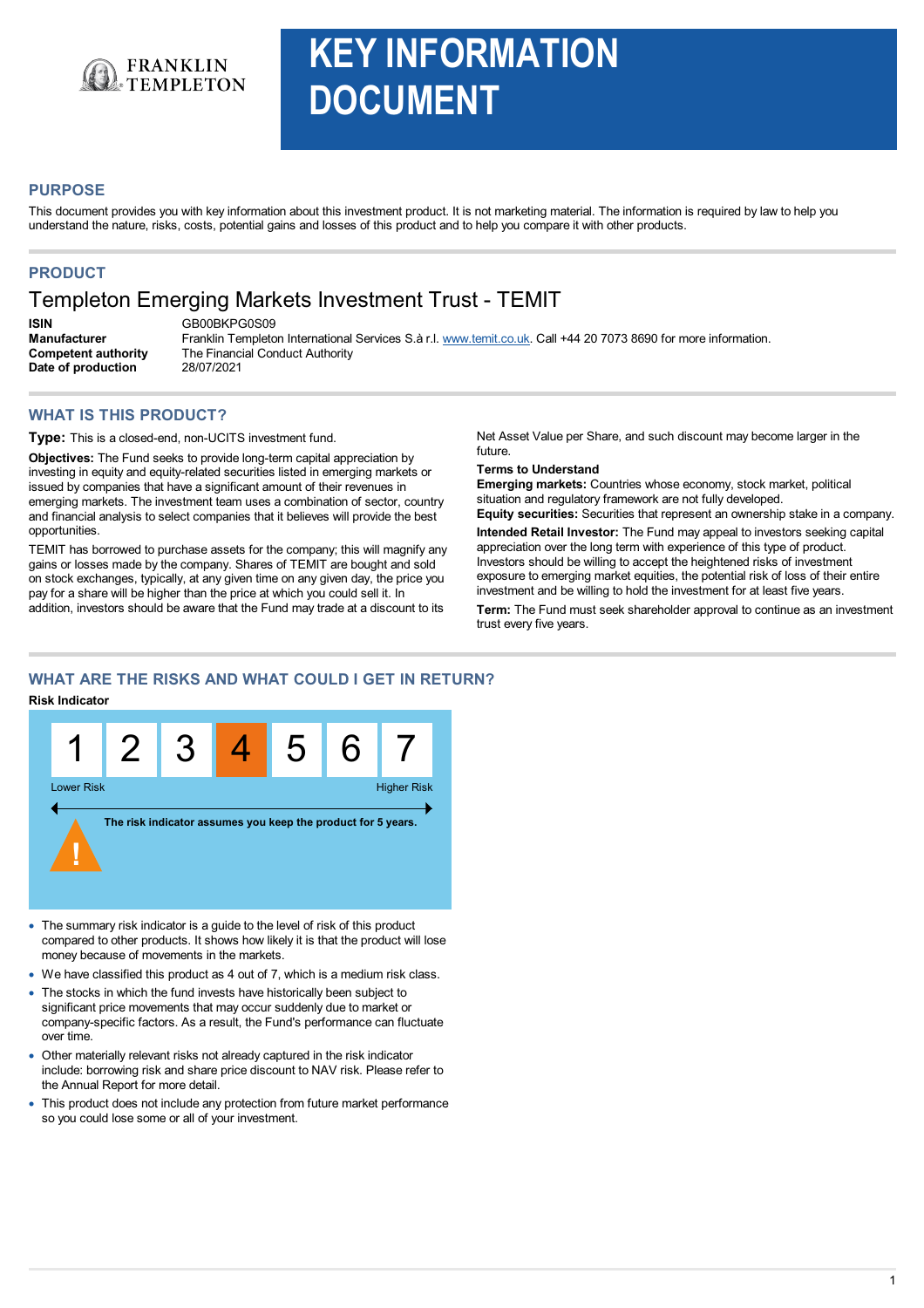# **PERFORMANCE SCENARIOS**

| Investment £10000<br>Scenarios |                                           | 1-Year    | 3-Year    | 5-Year<br><i>(recommended)</i><br>holding period) |
|--------------------------------|-------------------------------------------|-----------|-----------|---------------------------------------------------|
| Stress Scenario                | What you might get back after costs (GBP) | 6.972.13  | 5.222.45  | 4.224.74                                          |
|                                | Average return each year (%)              | $-30.28$  | $-19.47$  | $-15.83$                                          |
| Unfavourable scenario          | What you might get back after costs (GBP) | 9.214.04  | 10.652.69 | 13,020.08                                         |
|                                | Average return each year (%)              | $-7.86$   | 2.13      | 5.42                                              |
| Moderate scenario              | What you might get back after costs (GBP) | 11.771.15 | 16.263.75 | 22.471.00                                         |
|                                | Average return each year (%)              | 17.71     | 17.60     | 17.58                                             |
| Favourable scenario            | What you might get back after costs (GBP) | 14.967.82 | 24.714.57 | 38.601.34                                         |
|                                | Average return each year (%)              | 49.68     | 35.20     | 31.01                                             |

This table shows the money you could get back over the next 5 years, under different scenarios, assuming that you invest £10000. The scenarios shown illustrate how your investment could perform. You can compare them with the scenarios of other products. The scenarios presented are an estimate of future performance based on evidence from the past, and are not an exact indicator. What you get will vary depending on how the market performs and how long you keep the investment/product. The stress scenario shows what you might get back in extreme market circumstances, and it does not take into account the situation where we are not able to pay you.

The figures shown include all the costs of the product itself, but may not include allthe costs that you pay your advisor or distributor. The figures do not take into account your personal tax situation, which may also affect how much you get back.

#### **WHAT HAPPENS IF FRANKLIN TEMPLETON INTERNATIONAL SERVICES S.à r.l. IS UNABLE TO PAY OUT?**

As a shareholder of the Fund, you would not be able to make a claim to the Financial Services Compensation Scheme about the Fund in the event that the Fund is unable to pay out. Franklin Templeton International Services (FTIS) is the management company of the Fund, but the assets are held separately from FTIS S.à r.l. by the depositary. JP Morgan Europe Limited, as the depositary of the Fund, is liable to the Fund or its shareholders for any loss of financial instruments held in custody by itor its delegate. (Cash could however be lost in case of default of the depository or its delegates).

#### **WHAT ARE THE COSTS?**

The Reduction in Yield (RIY) shows what impact the total costs you pay will have on the investment return you might get. The total costs take into account one-off, ongoing and incidental costs.

The amounts shown here are the cumulative costs of the product itself, for three different holding periods. They include potential early exit penalties. The figures assume you invest £10000. The figures are estimates and may change in the future.

#### **Cost over time**

| Investment £10000               |                 | <b>IF YOU CASH IN AFTER</b> |         |  |
|---------------------------------|-----------------|-----------------------------|---------|--|
| Scenarios                       | 1-Year          | 3-Year                      | 5-Year  |  |
| <b>Total costs</b>              | 127.13          | 532.66                      | .239.93 |  |
| Impact on return (RIY) per year | $^{\circ}$ .27% | 1.27%                       | 1.27%   |  |

The person selling you or advising you about this product may charge you other costs. If so, this person will provide you with information about these costs. and show you the impact that all costs will have on your investment over time.

# **Composition of costs**

The table below shows:

· the impact each of the different types of costs on the investment return you might achieve at the end of the recommended holding period

• the meaning of the different cost categories

#### **This table shows the impact on return per year**

| One-off costs               | <b>Entry costs</b>                    | $0.00\%$ | The impact of the costs you pay when entering your investment. This is the most you will pay,<br>and you could pay less. (This includes the costs of distribution of your product.) |
|-----------------------------|---------------------------------------|----------|-------------------------------------------------------------------------------------------------------------------------------------------------------------------------------------|
|                             | <b>Exit costs</b>                     | $0.00\%$ | The impact of the costs of exiting your investment.                                                                                                                                 |
| <b>Ongoing costs</b>        | <b>Portfolio transaction</b><br>costs | $0.00\%$ | The impact of the costs of us buying and selling underlying investments for the product.                                                                                            |
|                             | Other ongoing costs                   | 1.27%    | The impact of the costs that we take each year for managing your investments.                                                                                                       |
| l Incidental costs <b>'</b> | <b>Performance fees</b>               | $0.00\%$ |                                                                                                                                                                                     |
|                             | <b>Carried interests</b>              | N/A      |                                                                                                                                                                                     |